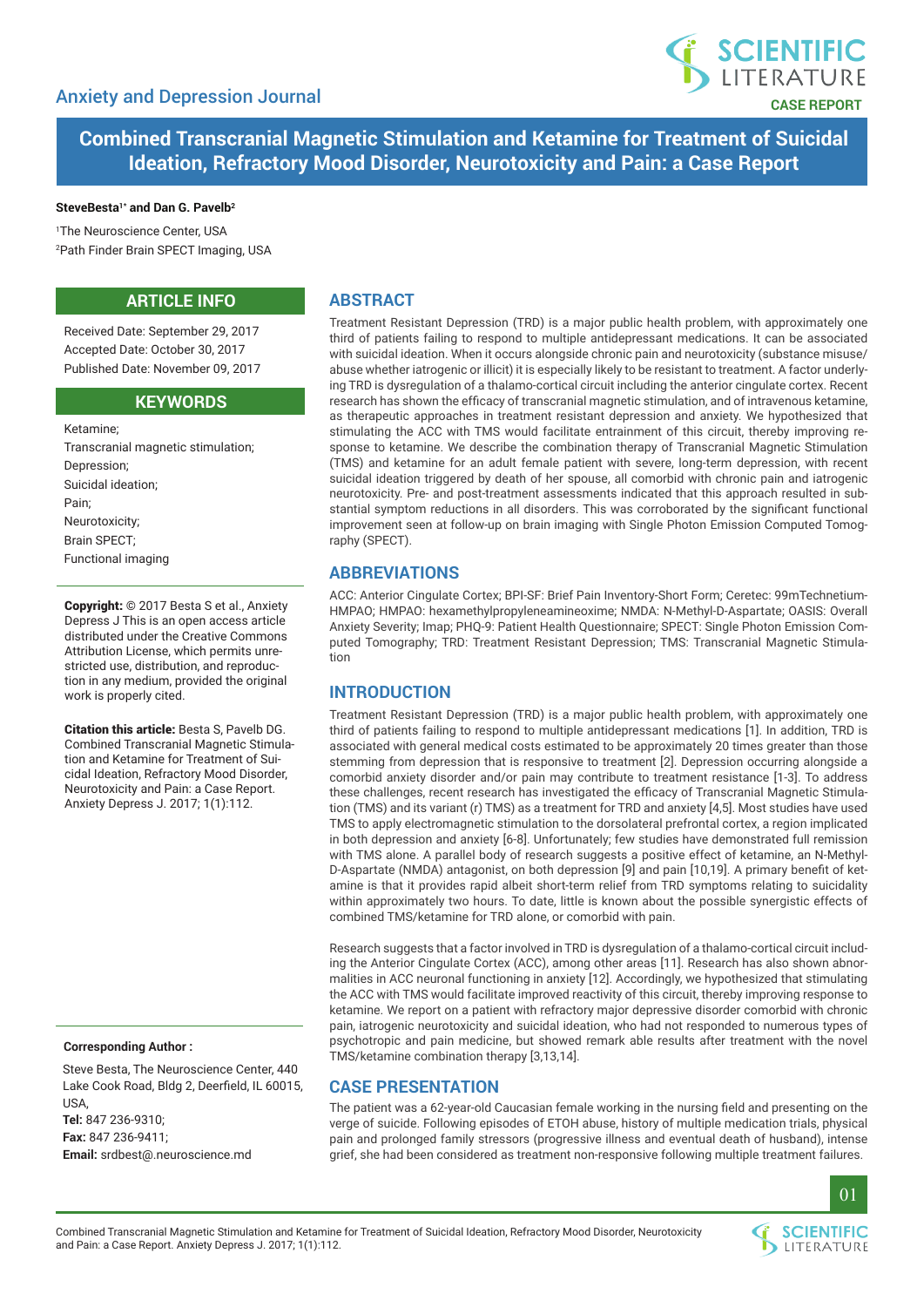# Anxiety and Depression Journal



Her formal diagnoses were TRD (Treatment Resistant Depression) and the effects of poly pharmacy, which had been prescribed to address her suffering. The neurological exam was within normal limits and did not suggest focal neurological dysfunction of the Central Nervous System. She had been treated with varied pharmacological interventions but, during this time, her symptoms did not respond to algorithm-driven pharmacologic management. Before beginning combination TMS/ketamine therapy the patient was assessed, using well-validated measures of anxiety (Oasis), life satisfaction (LSR), depression and suicidality (PHQ-9). Marked impairment was indicated (OASIS = 0; PHQ-9 = 25 and LSI = 12)

and tapered down to 225mg at the last treatment. To attenuate anxiety during treatment, anxiolytics were given on an as-needed basis (Versed 1-2 mg). During pretreatment and combination therapy, the TMS head coil (manufactured by Neotonus) was positioned at the midline of the anterior scalp to achieve maximal stimulation of the medial prefrontal area that overlays the anterior cingulate cortex, a region implicated in depression and anxiety [6,7,12]. TMS treatments were administered at 115% of motor threshold at 1Hz continuous pulsation settings established to be within safety guidelines and consistent with our protocol in use for over three years [3,13,14]. Using this method, we hypothesized

# **Baseline**



Figure 1: Brain SPECT functional imaging results, pre and post treatment. The first two columns show 2/8 images from the stereotactic surface projections obtained via the Neurostat software (16) with our own color code. The next two columns are representative of the orthogonal sections display. The last two columns show thresholded volumetric displays (threshold=67%). The upper row is the baseline display (before treatment). The lower row shows the follow-up display, 5months later. In the mean while, the patient underwent a series of 30TMS/ketamine combination treatments.At post-treatment there are major perfusion improvements, involving allcortical and subcortical structures.

She also underwent functional brain imaging with SPECT (15-17) using 99mTc Ceretec (HMPAO).Resulting images showed extensive bilateral hypo-perfusion involving all lobes (see Figure 1).

#### **Preand post Combination therapy with TMS/ketamine**

Her formal diagnoses were TRD (Treatment Resistant Depression) and the effects of poly pharmacy, which had been prescribed to address her suffering. The neurological exam was within normal limits and did not suggest focal neurological dysfunction of the Central Nervous System. She had been treated with varied pharmacological interventions but, during this time, her symptoms did not respond to algorithm-driven pharmacologic management. Before beginning combination TMS/ketamine therapy the patient was assessed, using well-validated measures of anxiety (Oasis), life satisfaction (LSR), depression and suicidality (PHQ-9). Marked impairment was indicated (OASIS = 0; PHQ-9 = 25 and LSI = 12)

She also underwent functional brain imaging with SPECT (15-17) using 99mTc Ceretec (HMPAO).Resulting images showed extensive bilateral hypo-perfusion involving all lobes (see Figure 1).

The treatment initiated was based on the patented combination therapy developed by one of us [3]. The protocol of treatment included two days of TMS pre-treatment (4 treatments per day of 30minutes each with 45 minutes of rest between treatments). Combination TMS/ketamine infusion therapy [3,13,14] began the following day and continued once per week for 30 weeks. Three years of observational evidence from the treatment provided to numerous patients in our clinic suggested that this duration would produce clinically significant results. An application of this form of treatment consisted of 40 minutes of 1Hz continuous TMS with a concurrent intravenous ketamine infusion bracketed within the middle 30 minutes of TMS, resulting in five minutes of TMS alone pre- and post-infusion. The dosage of infused ketamine increased gradually from 50mg at the first treatment to a peak of 250mg at the tenth treatment,

that the network effects of ketamine regulated by TMS would facilitate activation of the anterior cingulate and help re-establish normal oscillatory rhythms in this region [11], leading to a decrease in depression and anxiety symptoms.

After five months of weekly treatments, the patient reported markedly improved symptoms a dramatic clinical improvement leading to major changes in her daily life: enthusiastic, rational, planning for future, taking charge of her financial and family situation and a renewed religious sentiment. Repeat psychological testing reflected major improvement after six months of treatment. She reported being free of anxiety, depression, and suicidality (OASIS = 0, PHQ-9 = 1). Moreover, she reported herself to be extremely satisfied with her life circumstances (LSI = 35). As additional observation we noticed that she did not complain about pain anymore.

At long-term follow-up the patient had been practically free of suffering for almost three years.

A repeat post-treatment brain SPECT functional imaging showed markedly improved perfusion across the board in cortical and sub cortical structures (see Figure 1).

### **Discussion**

This case report presents the therapeutic strategy aimed at addressing complex cluster of symptoms occurring in comorbidity of psychiatric and somatic disorders (depression, anxiety and pain). While existing research has indicated that TMS is somewhat effective in treating depression and anxiety [4,5,8], and that ketamine produces short-term relief from depression and anxiety [9-10], it is the combination therapy using concurrent TMS and ketamine infusion that achieved the results in this case. We believe that modulation of the known dysfunctional cortico-thalamo-cortical circuit via the entraining effect of electromagnetic